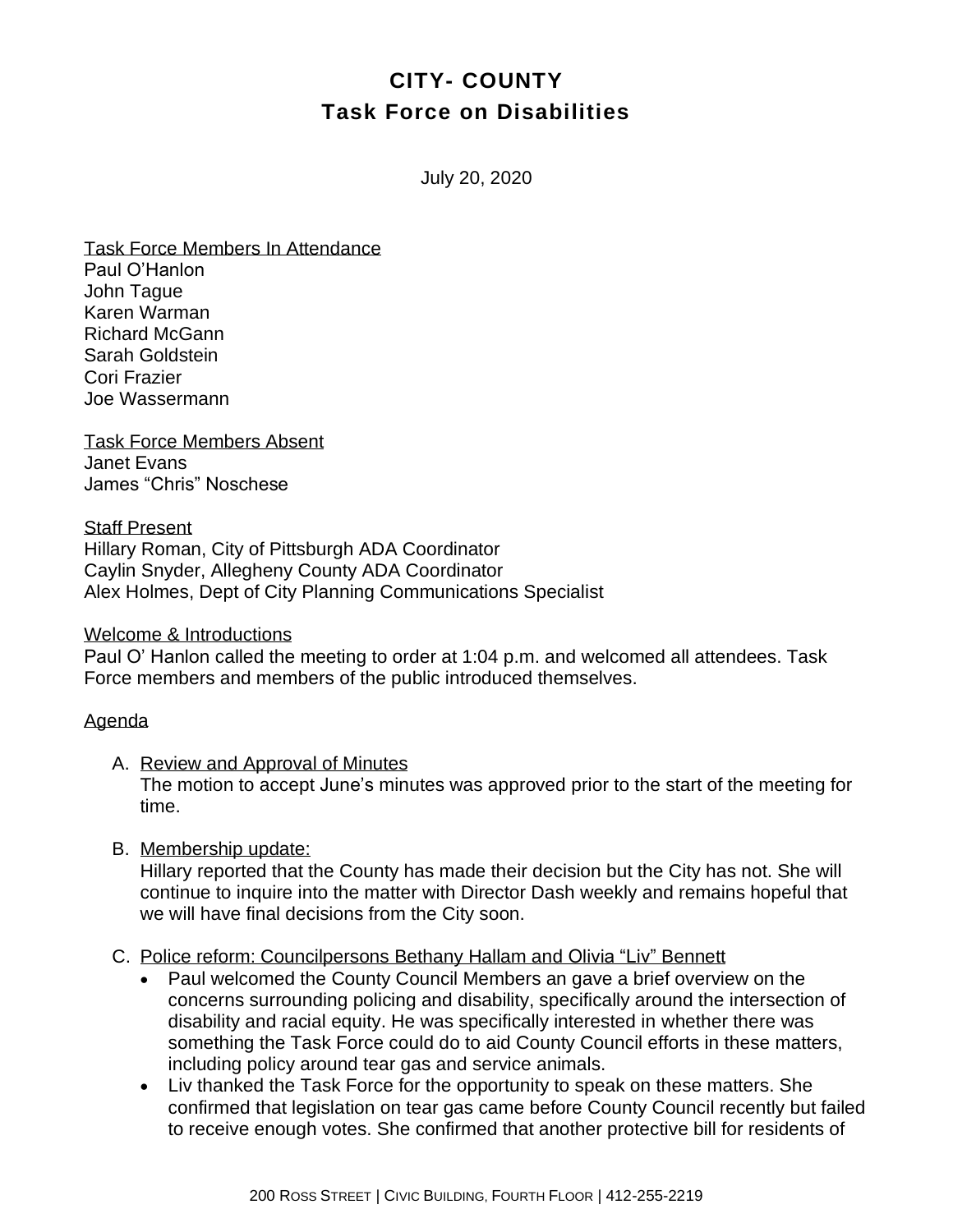nursing homes also failed and expressed her hope that Councilmembers will change their minds on these issues. She hopes that community members will reintroduce this legislation and raise another opportunity for its acceptance. Liv informed the Task Force of another bill, this one banning chokeholds, that has not been heard by City or County Council yet which may provide another opportunity for advocacy from the disability community and the Task Force.

- Bethany also thanked the Task Force for the invitation to the meeting. She also shared her disappointment in the failure of recent police reform bills in County Council. Bethany mentioned that the County had passed a ban on "no knock" warrants in the wake of Breonna Taylor's murder by police officers in Louisville. She mentioned that the County is also looking into forming their own Civilians Police Review Board (CPRB), like the one the City has in place. She went on to say that there are 109 separate police forces in the area, of which Allegheny County is just one. Bethany asked that members of the public speak up and reinforce new policies at their specific local level in order to amplify the work that she and Liv are doing in County Council.
- Liv suggested that members of the disability community reach out to herself or Bethany about hosting listening sessions to help them receive feedback about these initiatives.
- Liv read a list of demands from the Black Activist Collective. These include:
	- o Defund police and fund black communities
	- o Demilitarize the police
	- o End the criminalization of Black people
	- o Remove all police from schools
	- o Make all collective bargaining with police public
	- o Terminate the Pittsburgh FOP President Robert Schwarzwelter
	- o Disband all private police departments
	- o End "no knock" warrants
	- o Cease partnership with ICE
	- o End cash bail
	- o Release of all vulnerable individuals from jail
	- o Create an independent, fully funded CPRB
- Paul inquired as to the most practical way for the CCTFD to support these demands. He and Cori will be reaching out to Liv to set up a follow-up session.
- Paul added that many of the problems with police use of force tactics come from "prone position" tactics, wherein an officer puts their weight onto the suspect's back. This tactic can be deadly and should be reviewed along with chokeholds. He suggests using the Education Law Center as a resource.
- Rich McGann suggested education and training for officers on how to approach Deaf and hard of hearing individuals in police encounters. Liv assured Rich that CIT trainings are being added to improve the next round of legislation.
- Cori wondered whether CIT training is adequate, especially where officers encounter members of the autism community. They are also concerned about potential impacts of covert officer kidnappings happening in our region as they are in Portland.
- Paul inquired as to the time frame for upcoming CRPB legislation—Liv said most bills will be reviewed after County Council reconvenes at the end of August.
- Joe Wassermann brought up the White Cane Law under the PA Motor Vehicle Code, Section 3549, concerning citations against motorists who do not stop for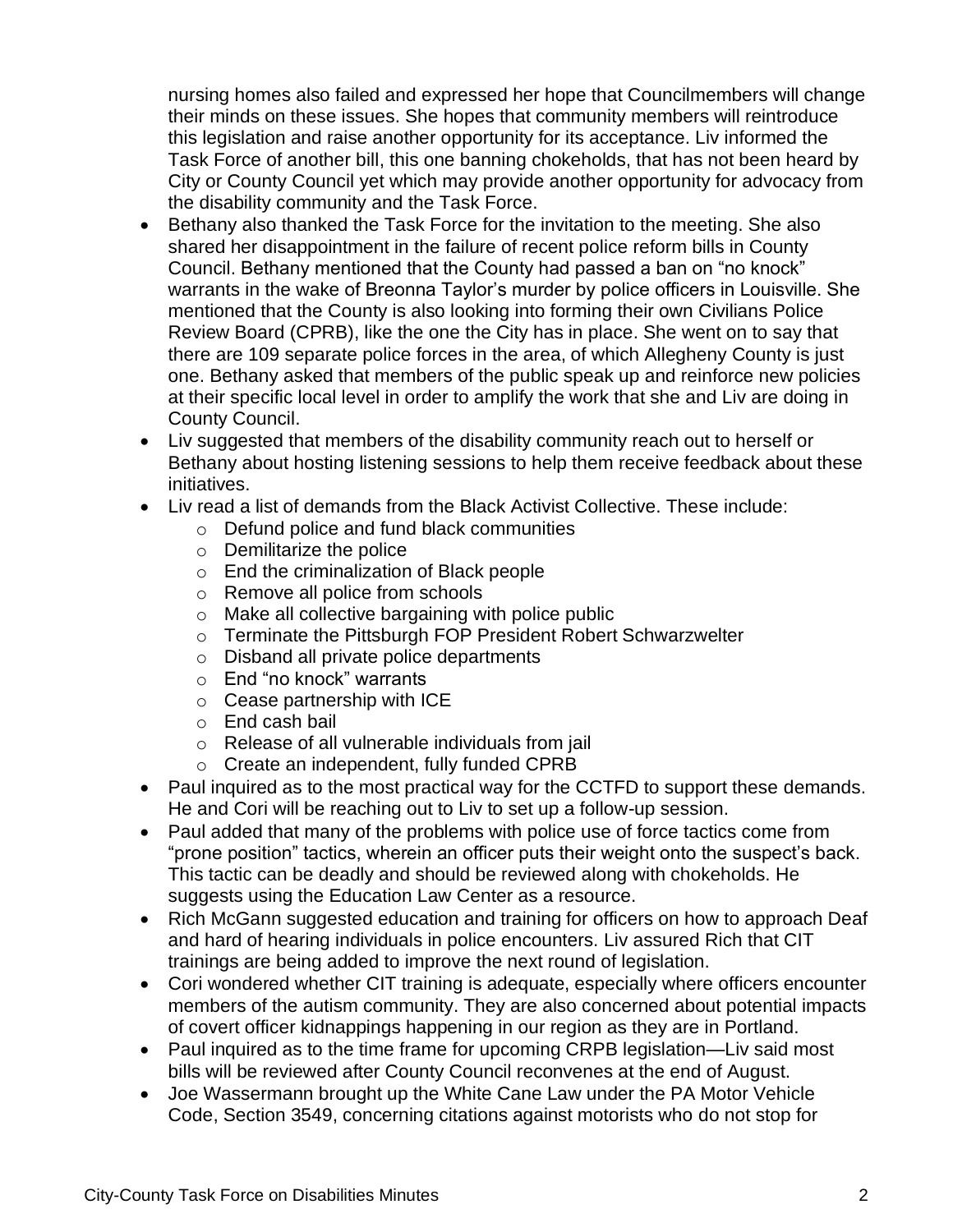individuals with a white cane or a guide dog. He would like to increase public awareness of this law.

- Joe also mentioned the work that past Task Force member Gabriel McMoreland and Richard Meritzer did together on police policy as it pertains to disability. He suggested referencing past minutes to review the progress they made.
- Paul ended the session with Councilpersons Hallam and Bennett by alerting them to the need for the County to ensure voting is easily accessible for people in nursing homes.
- D. Elections: David Voye, Divisions Manager
	- David Voye gave a brief statement about Act 12 allows for Elections authorities to change dates and number of polling places in the wake of the pandemic. Locally, this resulted in the elections date being moved to June 2 and the number of polling locations to about 400. This Act expired after the primary election, and David is preparing for a large turnout for the national election this fall.
	- Paul asked whether David anticipates having a difficult time obtaining poll workers. David said that the division has been proactively surveying poll workers and locations to formulate a plan.
	- Paul asked when people can expect to have a ballot to be submitted by mail. David responded that the standard is for people to have ballots six weeks in advance and the County is trying to comply with that standard. He said that so long as he has valid ballots ready to be mailed 30 days prior to the election, the County electorate should be in good shape. Legally, Elections Divisions must begin mailing ballots to residents two weeks prior to an election, but he does not want to wait that long.
	- David mentioned that voters are able to apply for permanent vote by mail status, wherein they will automatically receive mail-in ballots for every election. As of now, the Division is aware that they will be mailing out over 180,000 ballots.
	- Karen Warman asked whether the Elections Division was preparing to reduce the number of polling locations again in the fall—David responded that he did not think so. As of now, they are planning on having 1300 precincts open for voting.
	- A member of the public asked David whether Allegheny County had anyone who partook of the stopgap measure to make vote-by-mail accessible after the NFB Disability Rights of PA lawsuit. He responded that he believed there were only two voters who followed through with the process. This was less than a week prior to the primary election.
	- Rich McGann made a comment about how difficult it can be to help deafblind people understand relevant details around registration, technology, and political party affiliation as they pertain to voting. He believes there needs to be more communication around making voting accessible, including the difficulty of obtaining Braille ballots.
	- David told Rich that Express Voting Machines are ADA compliant and include a Braille interface, adaptable text sizing, and sip-and-puff capabilities but he agrees that there may be a few lingering accessibility issues. He believes that the state should step in to create a more accessible ballot. He also agrees that there are some education gaps at polling locations but would like to see more partnership with other organizations in that regard, mentioning the League of Women Voters for example.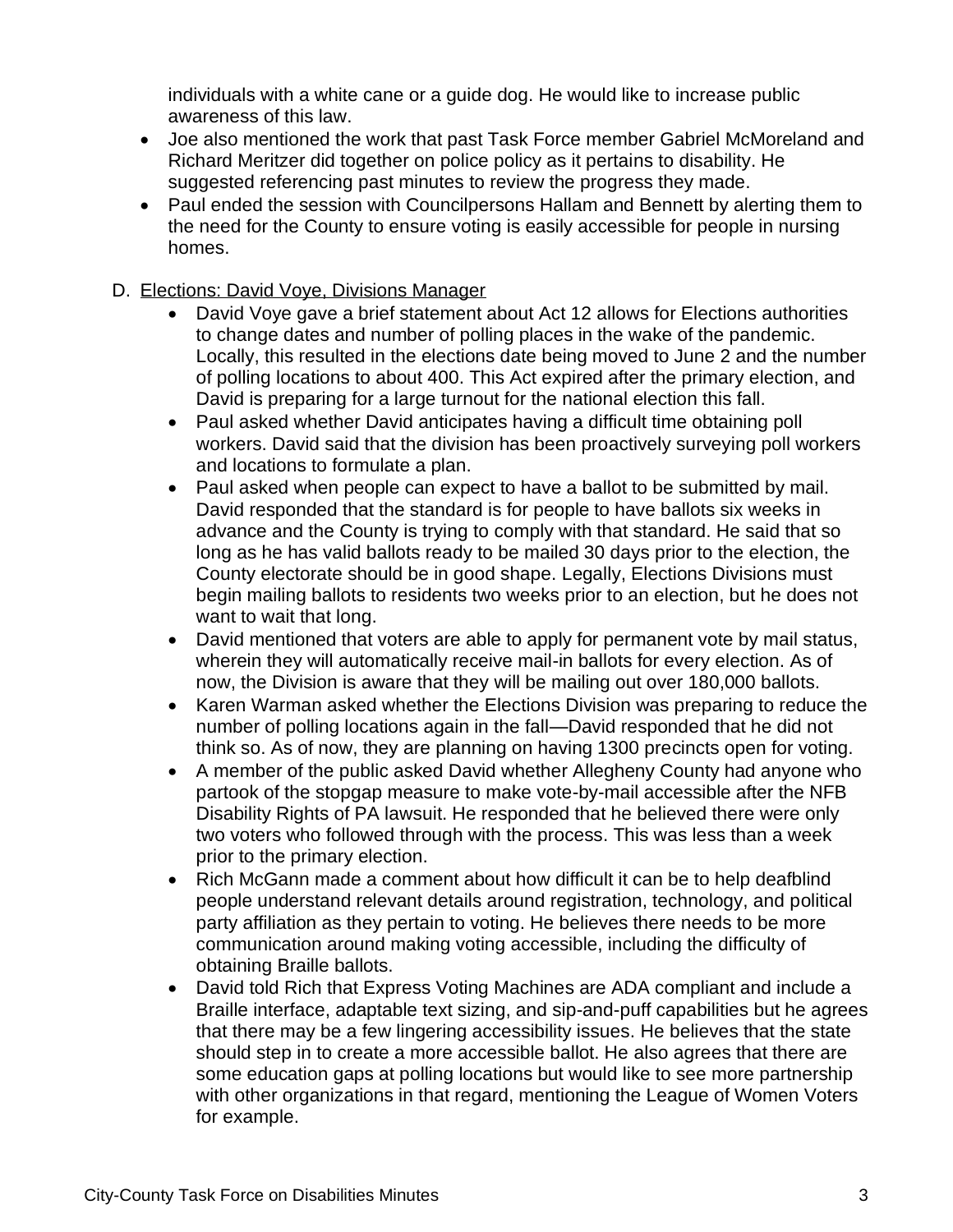- Paul requested clarity regarding Deaf and hard of hearing voters' right to interpreters at polling locations. David agrees that there should be more clarity on that matter.
- Caylin Synder added that there is a request for accommodation on the County website and they can also reach out to her as the County ADA Coordinator or reach out to the Elections Division. She agrees that there are more opportunities to communicate the availability of accommodations.
- Karen reported to David that when she worked as poll worker in the 15th district in Hazelwood, no one knew how to use the voting machine. David agrees that training has been a problem with Express Voting machines. They were only able to get several hundred poll workers trained out of about 6000. The complications surrounding the pandemic has increased this problem as fewer volunteers are able to work as polling technicians. They are working on training more workers now.
- Paul asked about jail and hospital ballots. David responded that there are administrators in place in these locations to ensure voter access, but gaps still unfortunately remain.
- E. PLI Changing accessibility prioritization
	- Paul introduced lingering issues around amending the building code with the Dept. of Permits, Licenses, and Inspections (PLI), including the failure to require barrier removal according to common sense priority (1-entrance, 2-bathroom, etc). The recent appointment of Director Kinter presents renewed opportunity to correct this oversight in the City. The CCTFD was invited to be a part of a formal complaint against the City in order to change the policy. Paul raised the question of whether the other members of the Task Force are interested responding to the City on their decision.
	- Rich offered support for helping to increase awareness on this issue.
	- Karen expressed an interest in working with the wider County on this issue—Paul responded that the complications are such that it might make more sense to start with the City.
	- Joe agrees that the City needs to be the starting place for amendments to the building code. He would like to support the Oakland for All effort with regard to the issue or else make a statement as a wider Task Force.
	- Wes Speary, the Deputy Director of the Commission for Human Relations (CHR), added that there may be other departments, including the Dept. of City Planning (DCP), the Dept. of Mobility and Infrastructure (DOMI), and others who should be part of the conversation since they exercise some level of domain over public and private property. Paul clarified that it his understanding that PLI is the only department that enforces building code.
	- Sarah Goldstein asked for a review of Oakland for All's stance, Paul described their position as similar to the CCTFD's. John Tague asked what action they are taking and Paul responded that he believed they were filing a complaint with the CHR.
	- Cori Fraser moved to have the Task Force support all of Oakland for All's efforts on changing building code with exception to extenuating circumstances. Rich seconded the motion.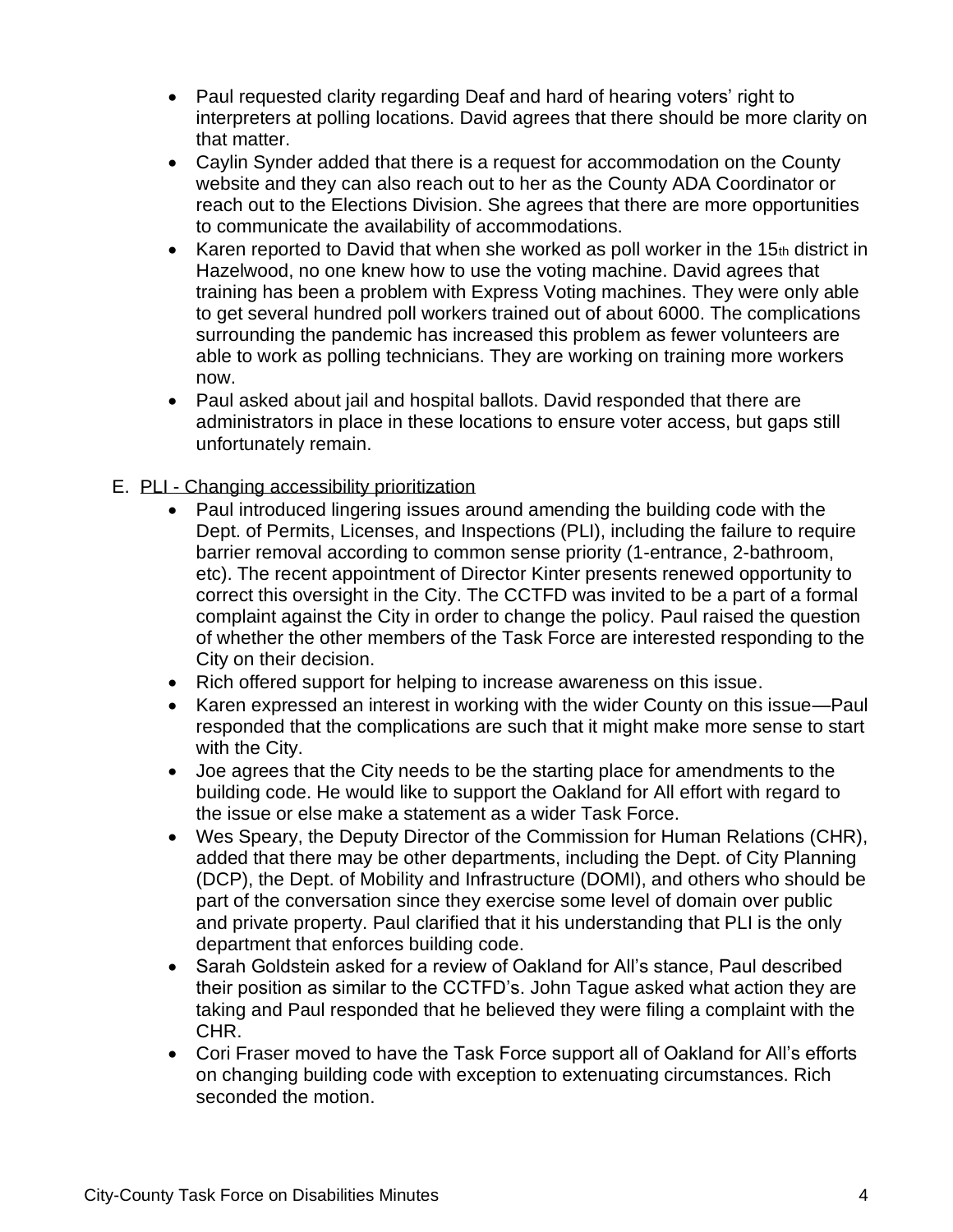- Paul suggests having the Executive Committee convene to decide how to move forward with PLI and Oakland for All.
- Sarah requested that the Oakland for All complaint be shared with members of the Task Force. Paul said that it has yet to be completed.
- After further discussion, Cori's motion was accepted.
- F. Maintenance of pedestrian right-of-way during COVID-19: Erin Clark, DOMI
	- Erin Clark, one of DOMI's Policy Analysts, presented DOMI's structure for street and sidewalk modifications for outdoor dining and retail activity in response to COVID-19.
	- Paul briefed Erin on several main concerns including the loss of ADA parking and burdens introduced into the pedestrian right-of-way.
	- Erin acknowledged that DOMI removed one accessible parking spot in Oakland during the initial process without replacing it right away, but assured the CCTFD that the policy moving forward was to add two new ADA spaces for every one that is moved.
	- Erin emphasized that all permits issued for this purpose are temporary and will expire at the end of September.
	- A member of the public inquired as to how the changes to the sidewalk would be made apparent to a blind or visually impaired person. Paul agreed with the concern and called attention to the fact that the pedestrian lane should be alongside the building rather than the already obstructed and dangerous parts of the sidewalk.
	- Wes asked whether there was any kind of technical criteria DOMI has been using in making changes to the accessible route.
	- Rich added that some corridors are extremely narrow and should not be considered candidates for these sorts of modifications.
	- Erin suggested that members of the public reach out to her or Hillary directly with feedback and suggestions for improvement to this structure.
	- Paul reiterated his two main concerns: maintaining the part of the sidewalk nearest the building to avoid obstructions, and also the danger of directing pedestrian traffic outside of the traditional part of the sidewalk for blind people.
- G. Highland Park Reservoir Drive closure (continuing discussion) Tina provided an update on her grievance with the City regarding the closure of Reservoir Drive. She is set to receive a response from Hillary detailing the City's position on July 23rd.
- H. New center for children and adults with special needs in Sheraden Tina provided information on the new center July 1at email from Sophia Robison in City Planning to Mary Hartley explaining that Christy Porter would be in touch about the project. She has not reached out yet. Tina and Mary would like for the City to continue to reach out to Christy Porter to encourage her to contact interested community groups.
- I. Adjournment

Motion to adjourn made by Rich and seconded by Karen. The motion was carried unanimously and the meeting adjourned at 3:13 p.m.